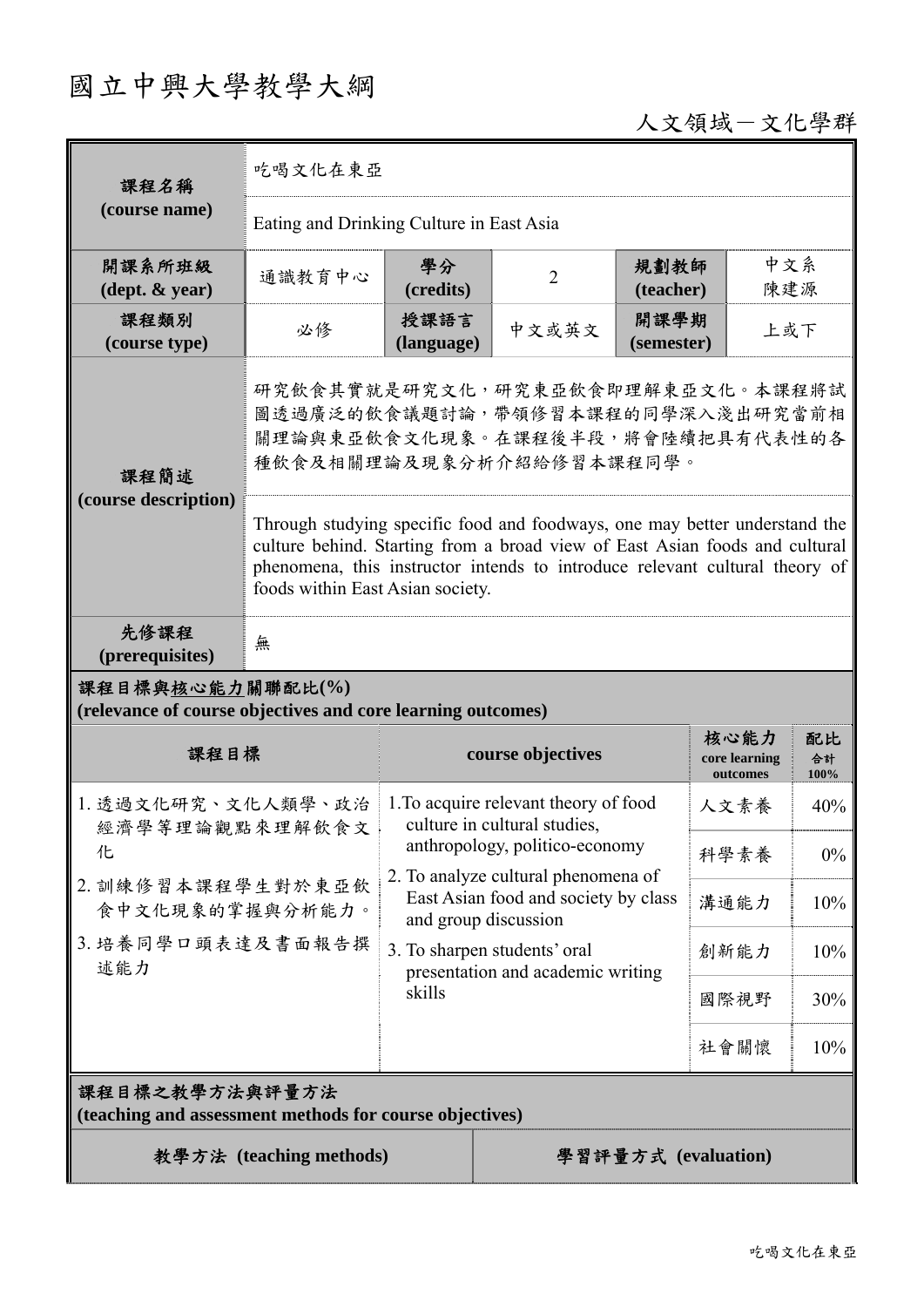| 由修習本課程同學事先閱讀指定教材,上課時前<br>一小時由教師講解,第二小時開始採用開放式討<br>論形式進行,由同學將觀察到的現象帶到課堂上<br>來進行分組討論。                                                                                                                                                                                                                   | $(1)$ 出席及課堂討論 30%<br>(2)作業:講座回饋單 20%<br>(3)小組專題 50%<br>-期中計劃書、上台報告25%<br>-期末報告 25% |  |  |  |  |
|-------------------------------------------------------------------------------------------------------------------------------------------------------------------------------------------------------------------------------------------------------------------------------------------------------|------------------------------------------------------------------------------------|--|--|--|--|
| 授課內容(單元名稱與內容、習作 / 考試進度、備註)<br>(course content and homework / tests schedule)                                                                                                                                                                                                                          |                                                                                    |  |  |  |  |
| 1. 課程簡介與分組<br>2. 文化中的飲食<br>3. 飲食、記憶與懷舊<br>4. 飲食、國族與自我認同<br>5. 農業政策與飲食習慣<br>6. 專題演講<br>7.「壽司」:技術轉變與食品加工<br>8.「手搖杯珍奶」與可樂:全球臺灣味<br>9. 期中企劃書報告<br>10.「牛奶與咖哩」:現代化、機構化的努力<br>11.「廚房與便當」<br>12. 「在地餐桌」<br>13. 「原汁原味」: 在地知識與風味餐<br>$14.$ 「 壯陽 」 與 「 食補 」<br>15.「食安」<br>16. 流行文化中的飲食<br>17. 期末專題報告<br>18. 課程總結 |                                                                                    |  |  |  |  |
| 教科書與參考書目(書名、作者、書局、代理商、說明)<br>(textbook & other references)                                                                                                                                                                                                                                            |                                                                                    |  |  |  |  |
| 指定教科書:教師自編教材                                                                                                                                                                                                                                                                                          |                                                                                    |  |  |  |  |

參考書目:

中文部份

- 張光直(2003)〈中國文化中的飲食─人類學與歷史學的透視〉,馬孆、劉東譯,《中國的食物》, 南京:江蘇人民出版社
- 張 珣(2007)〈文化建構性別、身體與食物:以當歸為例〉《國立臺灣大學考古人類學刊》67: 71-116。
- 陳玉箴(2008)〈食物消費中的國家、階級與文化展演:日治與戰後初期的「臺灣菜」〉《臺灣史 研究》 (15):3.Pp.139-186
	- (2013)〈日本化的西洋味:日治時期臺灣的西洋料理及臺人的消費實踐〉《臺灣史研究》 (20):1.Pp79-125
- 陳玉箴譯, Katarzyna J. Cwiertka (2009)《飲食、權力與國族認同:當代日本料理的形成》臺北: 韋伯
- 周繼蘭譯 Wilson(2012)《美味詐欺:黑心食品三百年》。臺北:八旗文化
- 洪震宇(2014)《風土餐桌小旅行:12 個小地方的飲食人類學筆記》臺北:遠流
- 林穎孟(2011)《我在「女僕喫茶」工作:跨/次文化中的女性身體與表演勞動。》國立臺灣大學 碩士論文,未出版,臺北市